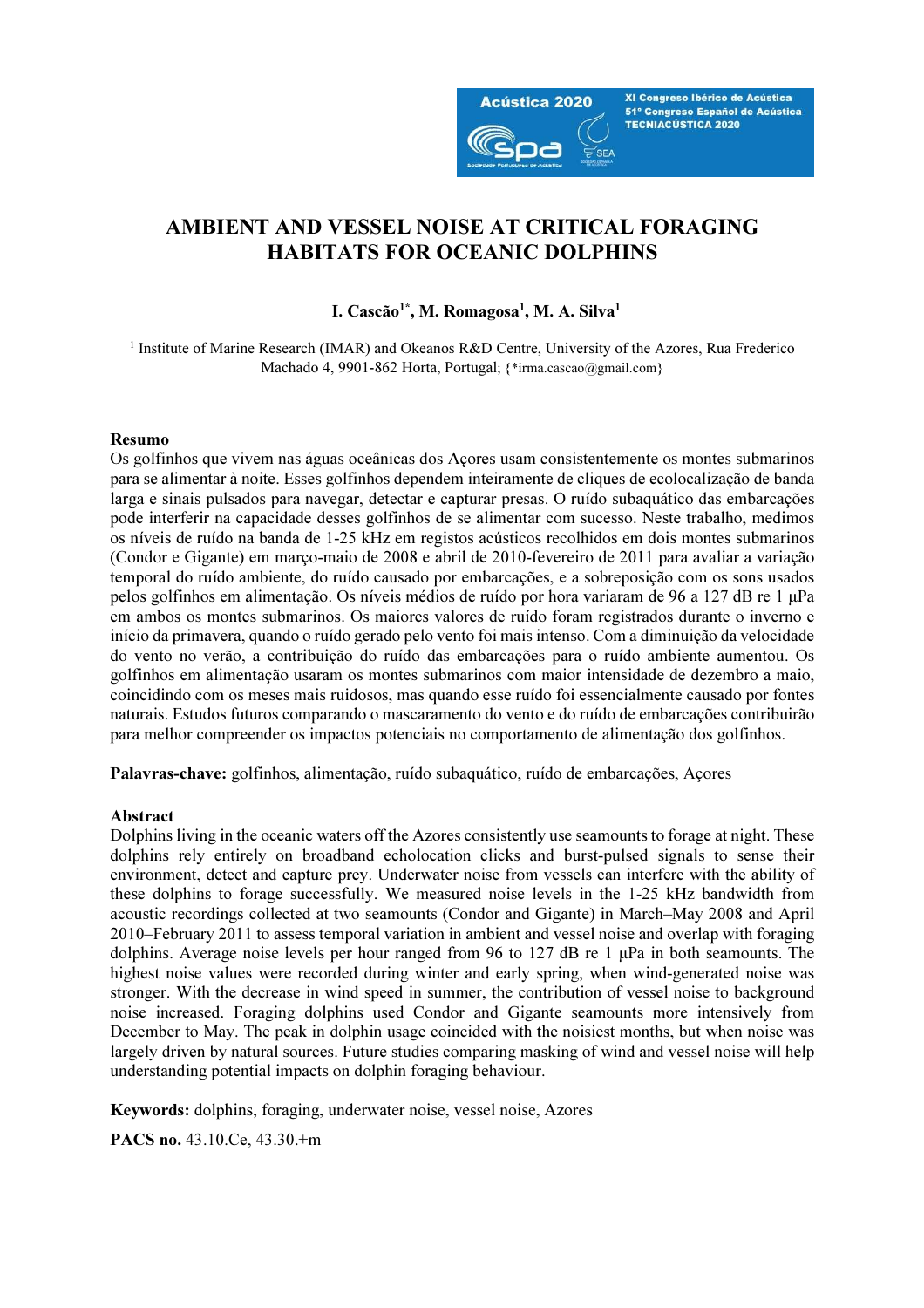# 1 Introduction

Seamounts are common topographic features in the Azores [1], an oceanic archipelago located in the mid North Atlantic Ocean. Passive acoustic monitoring (PAM) at two shallow Azorean seamounts, Condor and Gigante, revealed that small delphinids consistently use these seamounts to forage at night [2]. Persistent association of dolphins to these seamounts is likely related to the high densities of micronekton aggregated over the plateau of both seamounts at all times of the year [3]. Such high densities result from the presence of a seamount-associated micronekton community and by the retention of vertically migrating micronekton at the summits [4]. Thus, in the pelagic realm, where prey patchiness is usually high and topography deep, shallow seamounts offer enhanced foraging opportunities for oceanic dolphins, aggregating prey at accessible diving depths [2, 5].

Dolphins rely on broadband echolocation clicks, that vary from tens of kilohertz to well over 100 kHz, and burst-pulsed signals to sense their environment, detect and capture prey. Overlapping high energy noise produced by vessels can interfere with the ability of these dolphins to forage successfully. Vessel traffic is the greatest contributor to noise in the low-frequency band (1 Hz - 1 kHz) [6] but vessels also emit significant energy at higher frequencies (tens of kHz) and, in the case of small vessels, acoustic power increases significantly with speed, especially at higher frequencies [7]. Noise-related auditory masking can affect dolphin echolocation-based foraging by reducing functional acoustic ranges, and impact group coordination during foraging activities. While dolphins are capable of altering the acoustic characteristics (frequency range, amplitude, duration and production rates [8-10]) of their signals in response to vessel noise, most likely to reduce masking, such compensation mechanisms may increase energetic costs and decrease foraging efficiency [11]. In the long-term, these effects can influence population's health, by changing vital rates.

Here, we measured broadband underwater noise levels, collected at Condor and Gigante seamounts during March–May 2008 and April 2010–February 2011, to assess temporal variation in ambient and vessel noise and overlap with foraging dolphins.

# 2 Methodology

#### 2.1 Data collection

Acoustic recordings were collected using bottom-moored Ecological Acoustic Recorders (EARs) [12], deployed on Condor and Gigante seamounts in the Azores (Fig. 1), at an approximate depth of 190 m (Table 1). The EAR is an autonomous system that consists of a Sensor Technology SQ26-01 hydrophone with a flat frequency response  $(\pm 1.5 \text{ dB})$  from 18 Hz to 28 kHz and a response sensitivity between -193 and -194 dB re 1 V/µPa. A Burr-Brown ADS8344 A/D converter was used with a zero-to-peak voltage of 1.25, and a total system gain of 47.5 dB re 1µPa. The EARs were programmed to record 30 s every 10 min or 90 s every 15 min at a sampling rate of 50 kHz, providing an effective recording bandwidth of 25 kHz at a 5% or 10% duty cycle, respectively (Table 1).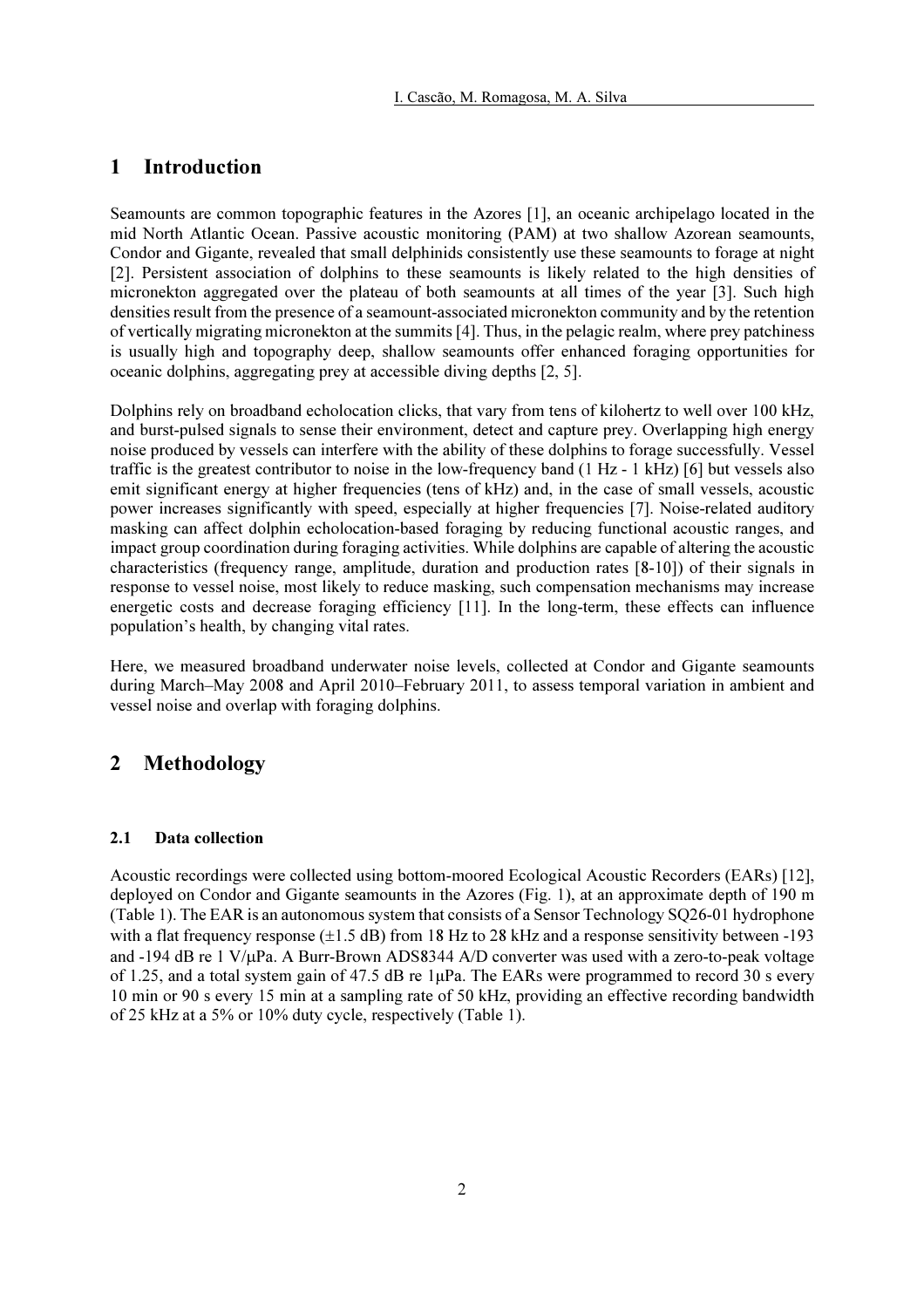Table 1 - Summary of acoustic recordings on Condor and Gigante seamounts. The table indicates the time period, duty cycle (sec on/min off), hydrophone sensitivity (dB re 1 V/µPa), number of days and hours of recordings of each deployment.

| Location     | <b>Period</b>       | Duty cycle                   | <b>Sensitivity</b> | $No$ days | N° hours |
|--------------|---------------------|------------------------------|--------------------|-----------|----------|
| Condor       | Mar - May 2008      | $30 \frac{\text{s}}{10}$ min | $-193.14$          | 75        | 88.6     |
|              | Apr - Sep 2010      | $90 \frac{\text{s}}{15}$ min | $-194.17$          | 159       | 379.8    |
|              | Sep 2010 - Feb 2011 | $90 \frac{\text{s}}{15}$ min | $-194.17$          | 153       | 366.1    |
| <b>Total</b> |                     |                              |                    | 387       | 834.5    |
| Gigante      | Mar - May 2008      | $30 \frac{\text{s}}{10}$ min | $-193.64$          | 72        | 85.7     |
|              | Jul - Sep 2010      | $90 \frac{\text{s}}{15}$ min | $-193.14$          | 71        | 167.6    |
|              | Sep 2010 - Feb 2011 | $90 \frac{\text{s}}{15}$ min | $-193.14$          | 159       | 379.8    |
| <b>Total</b> |                     |                              |                    | 302       | 633.1    |



Figure 1 - Map of the study area indicating the locations where Ecological Acoustic Recorders (EARs) were deployed (black dots): Condor and Gigante seamounts in the Azores. MAR: Mid-Atlantic Ridge (MAR). Azores bathymetry data credits: [13].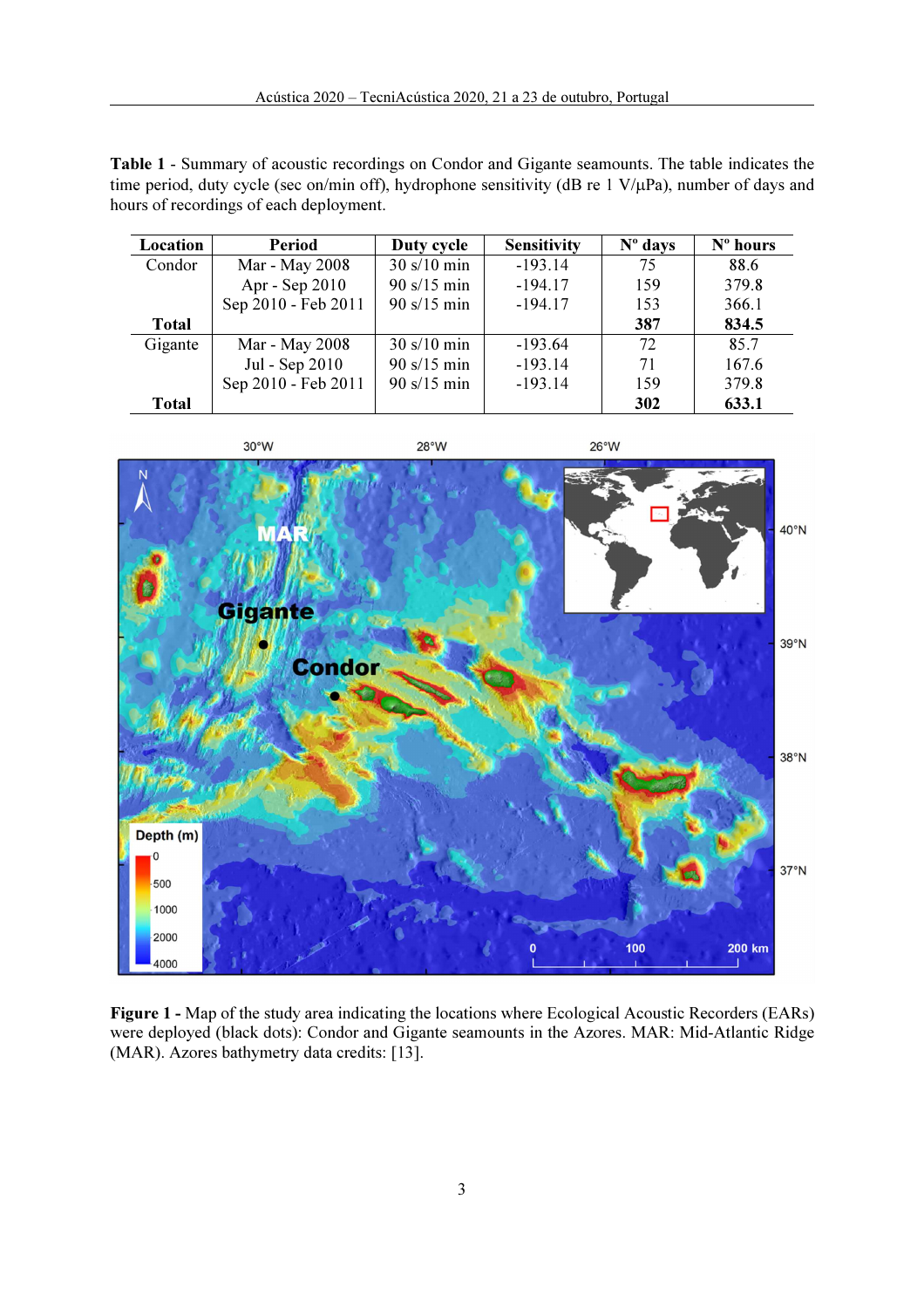#### 2.2 Data analysis

For dolphin detection, acoustic data were processed using Triton, a custom Matlab script [14], to compute long-term spectral averages (LTSAs) with a frequency and time resolution of 20 Hz and 15 s, respectively. LTSAs provides a compressed spectrogram view allowing efficient visual examination of long datasets [15]. For each 1 h long LTSA segments, ones or zeros representing presence or absence of dolphin signals were assigned. When dolphin signals were detected within a LTSA segment, 30% of the files with the strongest signals (indicated by dB intensity) were selected for visual inspection of the spectrograms to classify dolphin vocalizations and detect potential foraging activity. Dolphin acoustic presence was analysed using the proportion of dolphin positive hours per day (DPH), calculated as the number of hours with at least one dolphin detection divided by the number of hours recorded on that day. Dolphin foraging activity was examined by calculating the proportion of foraging positive hours per day (FPH), i.e., the number of hours with at least one foraging signal divided by the number of hours with dolphin detections on that day.

Acoustic recordings were processed in Matlab using the PAMGuide package [16] to compute broadband (1-25 kHz) sound pressure levels (SPLs, in dB re 1 μPa) with a 1-s time segment averaged to 15-s resolution via the Welch method. We then calculated the adaptive threshold level (ATL) [17, 18] to determine the contribution of intermittent vessel noise to general background noise levels. The ATL works on the assumption that the minimum recorded SPL over a given period is representative of background sound within that period [17]. Time with levels above the threshold was summed and divided by the total recording time to obtain the Percentage of Time with noise levels Above the Threshold Level (PT-ATL) [18]. Wind speed data were obtained from Weather Underground historical data (www.wunderground.com).

Data were pooled by month of the year (hereafter called sampling periods) within each seamount, as most months were only monitored once during the study period and we could not assess monthly or inter-annual variation in the data.

PT-ATLs were compared among seamounts by using a Wilcoxon rank sum test and a Spearman correlation test was used to detect correlation between SPL metrics (mean, median, 5th, 75th and 95th percentiles), wind speed and PT-ATL.

### 3 Results

Broadband (1-25 kHz) hourly average SPLs ranged from 99.2 to 126.8 dB re 1 μPa in Condor seamount and from 96.2 to 117.7 dB re 1 μPa in Gigante seamount (Fig. 2a). Overall, SPLs varied over the sampling periods, with the highest levels recorded in winter (December 2010 to February 2011) and spring (March-May 2008 in Gigante and April-May 2010 in Condor) periods (Fig. 2a). However, the average sound levels in Condor varied in no obvious high or low peak in the sampling period.

For both seamounts, the average wind speed was higher in December 2010 to February 2011 and in March-April 2008, and lower in May 2008 and in April-November 2010 (Fig. 2b).

PT-ATLs differed between seamounts ( $W=31$ ,  $p=0.01$ ). Gigante had slightly the highest percentage of boat noise (5.3  $\pm$  1.7% s.d.) than Condor (3.3  $\pm$  2.8% s.d.), and values per sampling period varied between 0.7 to 9.4% in Condor and 3.1 to 8.7% in Gigante. In Condor, PT-ATL peaked during July and August 2010 and in April 2008 (Fig. 2c). In Gigante, PT-ATL peaked during July and September 2010 but differences between the other sampling periods were not as obvious as in Condor (Fig. 2c).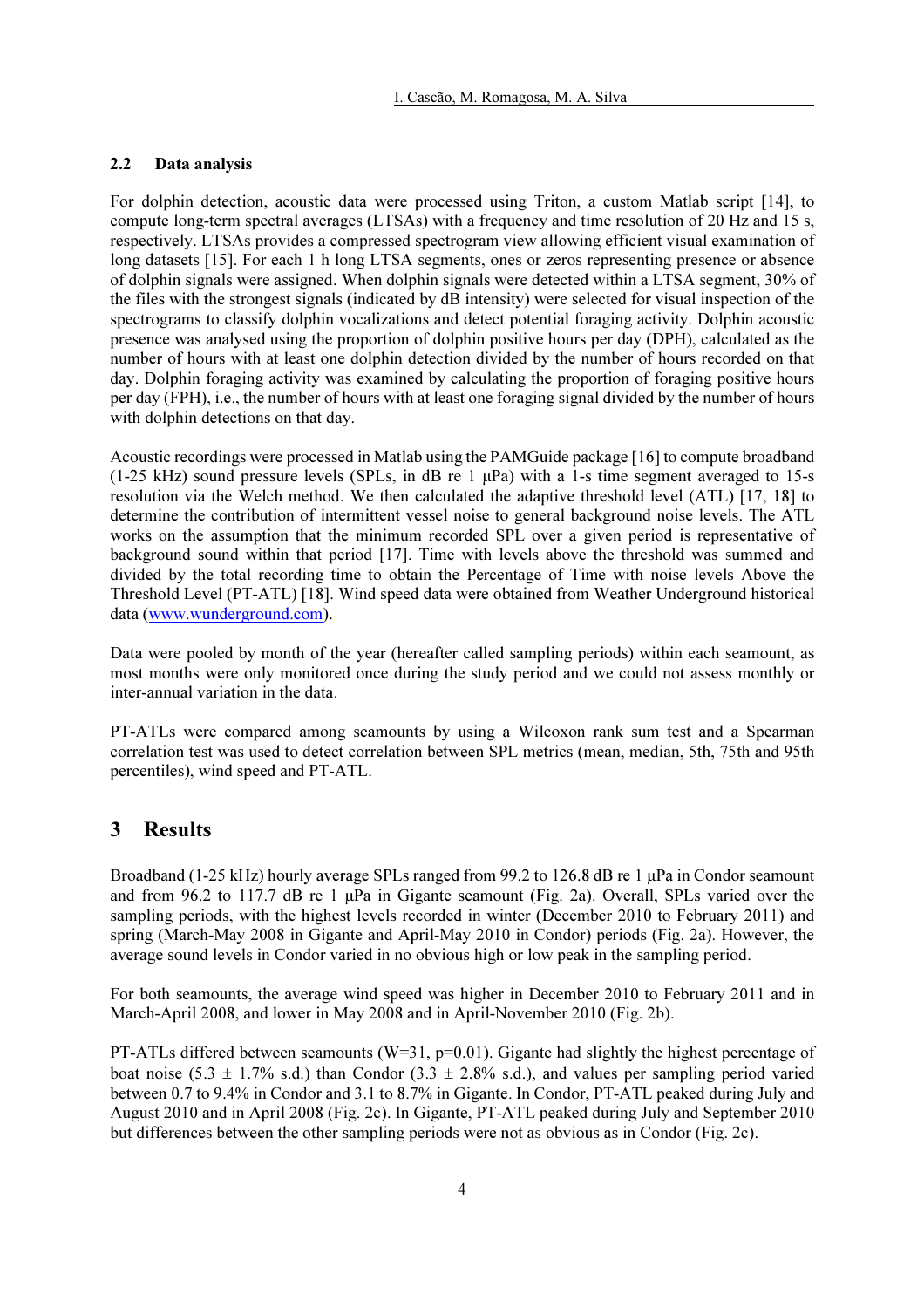Median, 75th and 95th percentiles SPLs per sampling period were positively correlated with wind speed in Condor, while all SPL metrics were positively correlated with wind speed in Gigante (Figs. 2a, b). Regarding PT-ATL, only the 5th percentile SPLs per sampling period were negatively correlated with PT-ATL in Condor, whereas in Gigante all SPL metrics, except the  $95<sup>th</sup>$  percentile, were negatively correlated with PT-ATL (Table 2; Figs. 2a, c).

|                 |                            | Wind speed                 | PT-ATL                      |                             |  |
|-----------------|----------------------------|----------------------------|-----------------------------|-----------------------------|--|
| <b>SPLs</b>     | <b>Condor</b>              | Gigante                    | <b>Condor</b>               | Gigante                     |  |
| Average         | $r_s = 0.53$ , p=0.053     | $r_s = 0.90$ , p<0.001     | $r_s = -0.06$ , $p = 0.834$ | $r_s = -0.69$ , $p = 0.02$  |  |
| Median          | $r_s = 0.68$ , $p = 0.01$  | $r_s = 0.81$ , $p = 0.002$ | $r_s = -0.53$ , $p = 0.05$  | $r_s = -0.73$ , $p = 0.02$  |  |
| 5th Percentile  | $r_s = 0.31$ , $p = 0.273$ | $r_s = 0.69$ , $p=0.02$    | $r_s = -0.66$ , $p = 0.01$  | $r_s = -0.80$ , $p = 0.005$ |  |
| 75th Percentile | $r_s = 0.79$ , $p = 0.001$ | $r_s = 0.86$ , $p = 0.001$ | $r_s = -0.43$ , $p = 0.124$ | $r_s = -0.76$ , $p = 0.009$ |  |
| 95th Percentile | $r_s = 0.77$ , p=0.001     | $r_s = 0.95$ , p<0.001     | $r_s = -0.22$ , $p = 0.453$ | $r_s = -0.45$ , $p = 0.173$ |  |

**Table 2** – Results of Spearman correlation test  $(r<sub>s</sub>)$ . Significant term ( $p<0.05$ ) is shown in bold.



Figure 2 - (a) Broadband sound pressure levels (SPLs) between 1 and 25 kHz in Condor and Gigante seamounts: hourly (grey lines) and per sampling period averages (red lines), medians (black lines) and 5th, 75th and 95th percentiles (dashed black lines). (b) Wind speed averages per sampling period and seamount. (c) Percentage of time with vessel noise levels above the threshold level (PT-ATL) averages per sampling period and seamount.

Dolphins were acoustically detected in all years, months and nearly every day at both seamounts (Fig. 3). DPH did not differ between the two seamounts but varied significantly across sampling periods, being higher in winter (January and February 2011) and in early spring (March 2008 in Condor) periods and lowest in late spring and summer periods (Fig. 4a). Foraging signals (buzzes and bray calls) were recorded in >87% of the days dolphin were present (Fig. 3). FPH did not vary significantly between seamounts nor among sampling periods (Fig. 4b). On average, dolphins foraged  $3.9 \pm 2.7$  (s.d.) hours per day at Condor and 4.8 ± 3.2 hours per day at Gigante, with a maximum of 19 and 16 hours at Condor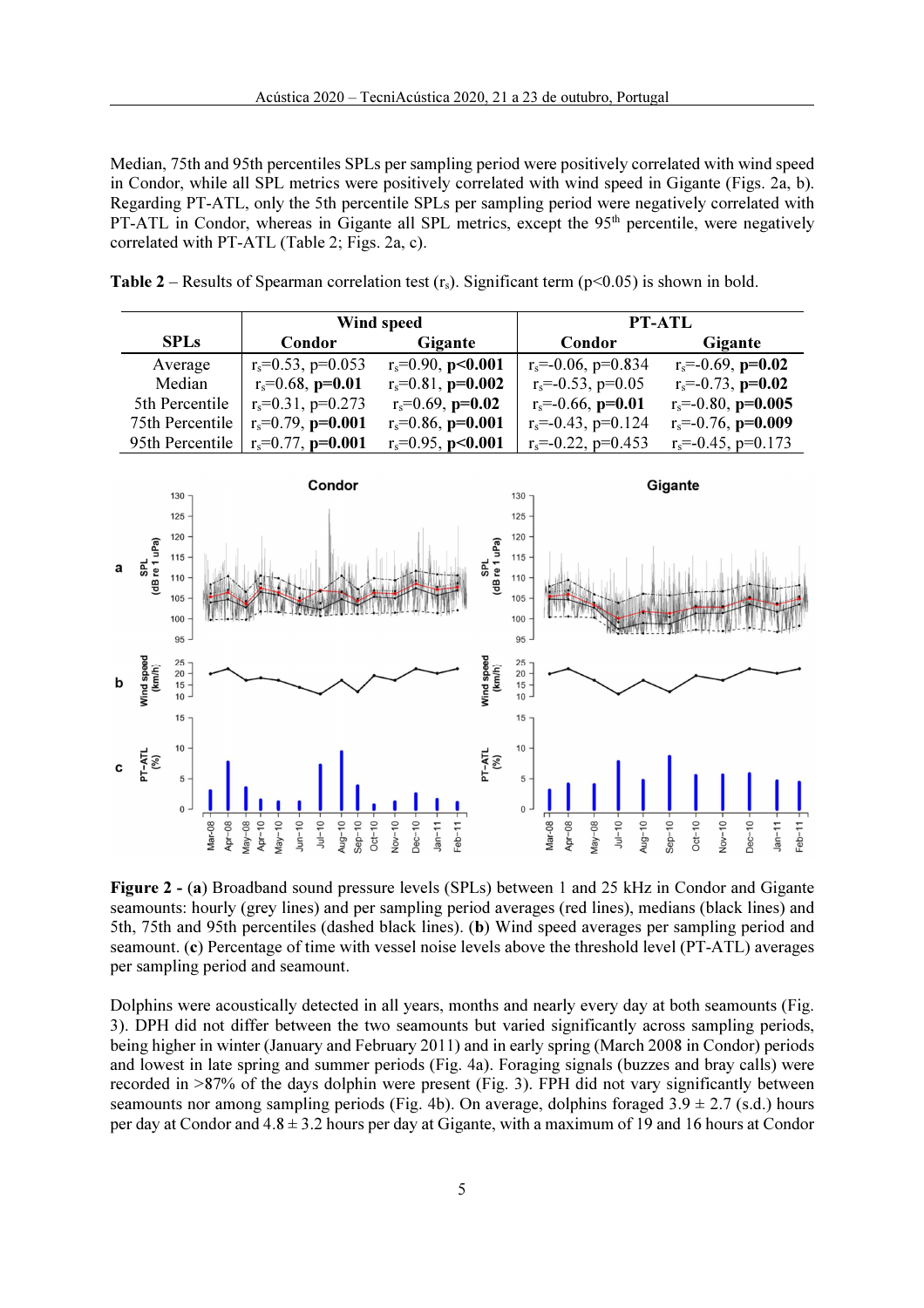and Gigante, respectively. There was a strong diel pattern in dolphin acoustic occurrence and behaviour, with higher detections of foraging and echolocation vocalizations during the night.



Figure 3 - Daily dolphin detections per hour of day (left plots) and daily proportion of dolphin foraging positive hours (FPH) (right plots) in Condor (a) and Gigante (b) seamounts. Each rectangular cell in the left plots represents acoustic presence (green) or absence (white) for each hour and day of the study period. Periods of missing data are shown in grey. Vertical black lines indicate sunrise and sunset times. Figure reprinted from Cascão et al. [2].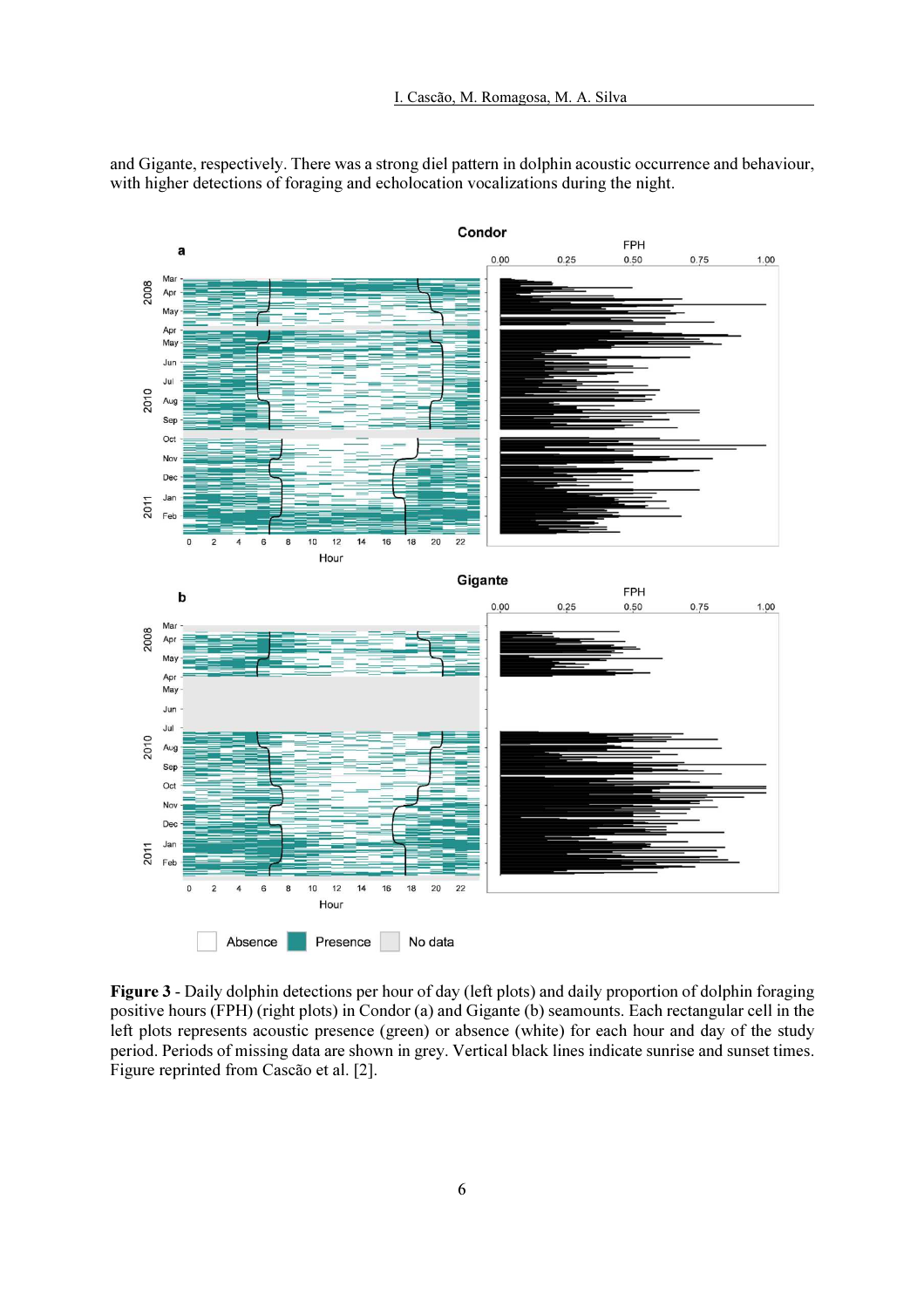

There was a small overlap between the highest PT-ATL values and the lowest DPH and FPH values in the summer periods and in April 2008 (in Condor) (Figs. 4a, b), although this pattern is clearer in Condor than in Gigante.

Figure 4 - (a) Daily proportion of dolphin positive hours (DPH) and the percentage of time with vessel noise levels above the threshold level (PT-ATL) per month and year of sampling in Condor and Gigante seamounts. (b) Daily proportion of foraging positive hours (FPH) and PT-ATL per month and year of sampling in Condor and Gigante seamounts.

### 4 Discussion

This preliminary study explores the underwater noise levels at Condor and Gigante seamounts, two important foraging habitats for oceanic dolphins in the Azores [2], by assessing temporal variation of wind-driven noise and vessel noise, and the overlapping with foraging dolphins.

Hourly average noise levels ranged from 96 dB re 1 μPa (Gigante seamount) to 127 dB re 1 μPa (Condor seamount). The highest noise values were recorded during winter and early spring, when wind-generated noise was stronger. With the decrease in wind speed in summer, the contribution of vessel noise to background noise increased. Overall, broadband noise levels were positively correlated with winddriven noise in both seamounts, but negatively correlated with the percentage of time with intermitted vessel noise (PT-ATL) in Gigante (except for the 95th percentile level) and with the 5th percentile PT-ATL in Condor, most likely due to the low PT-ATL values.

The contribution of vessel noise to background noise levels found in this study is relatively low, with the maximum PT-ATL values being approximately 9% for both seamounts. Gigante seamount shows a slightly higher presence of boats than Condor, most likely due to traffic routes used by commercial shipping and the presence of commercial fishing year-round in Gigante. Some of the PT-ATL peaks (April 2008, July 2010) were related to scientific cruises carried out in both seamounts. For instance, if we had eliminated recordings coinciding with these cruises, the maximum hourly average noise level in Condor would have been 123 dB re 1  $\mu$ Pa. The PT-ATL peak in August 2010 at Condor most likely is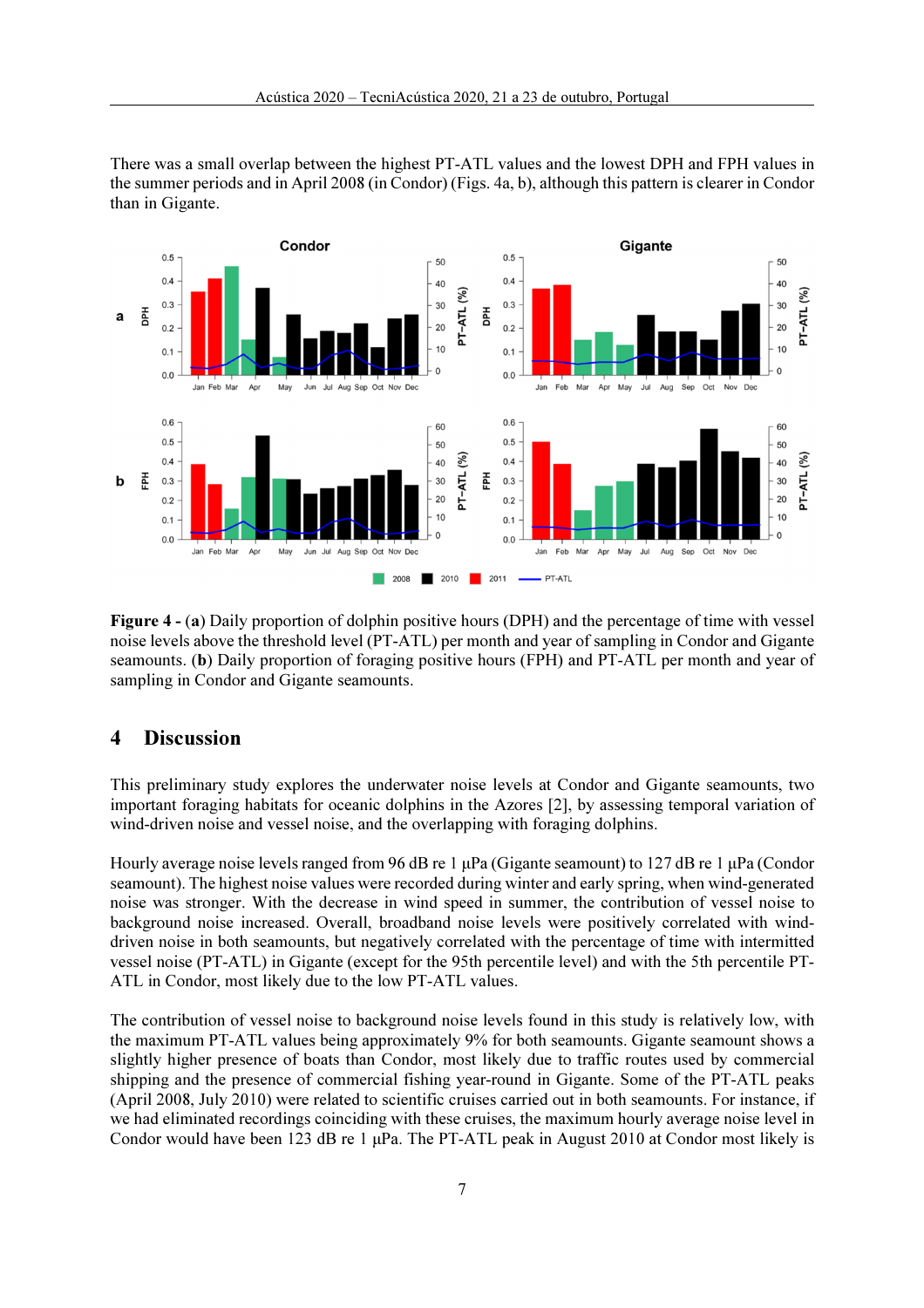due to maritime touristic activities (shark diving and big game fishing), as Condor seamount was closed as a marine reserve since June 2010.

Foraging dolphins used Condor and Gigante seamounts more intensively from December to May. The peak in dolphin usage coincided with the noisiest months, but when ambient noise was largely driven by local wind noise, that dominates the mid-frequency band (500 Hz - 25 kHz) [19]. Thus, dolphin's vocalizations could be masked by wind noise. Dolphins may alter their signal characteristics in the presence of vessel noise as an anti-masking strategy [8-10], but little is known about how dolphins adjust their signals in response to natural ambient noise fluctuations. Only one publication was found showing that dolphins increased the end frequency of their whistles in elevated natural noise conditions, and suggesting that it may be a modality for improving transmission efficiency [10]. Furthermore, our results show that the potential temporal overlap of dolphins with vessel noise is generally small and even if both co-occur, the low noise levels produced by vessels are unlikely to cause significant masking of dolphin echolocation signals.

Condor and Gigante seamounts are located in offshore waters, far from areas used by whale-watching boats, where vessel noise is higher [20]. Future studies should investigate masking from wind and vessel noise in areas intensively used by whale-watching boats to understand potential impacts on dolphin foraging behaviour.

#### Acknowledgements

This research was supported by the Fundação para a Ciência e a Tecnologia (FCT), Azores 2020 Operational Programme and the Fundo Regional da Ciência e Tecnologia (FRCT), through research projects TRACE (PTDC/MAR/74071/2006), MAPCET (M2.1.2/F/012/2011), FCT-Exploratory (IF/00943/2013/CP1199/CT0001), WATCH IT (Acores-01-0145-FEDER-000057) and MISTIC SEAS II (GA11.0661/2017/750679/SUB/ENV.C2), co-funded by FEDER, COMPETE, QREN, POPH, European Social Fund (ESF), ERDF and the Portuguese Ministry for Science and Education. The work is also an output of project RAGES (grant agreement 110661/2018/794607/SUB/ENV.C.2). We also thank FCT for supporting MARE (UID/MAR/04292/2019) and OKEANOS (UIB/05634/ 2020), as well as for the research grant awarded to IC (Project AWARENESS - PTDC/BIA-BMA/30514/2017). MAS was supported through an FCT-Investigator contract (IF/00943/2013) and by EC funds (H2020 project SUMMER, grant agreement 817806), and MR by a DRCT doctoral grant (M3.1.a/F/028/2015). We thank the field and crew teams for assisting with the many deployments and recoveries of the EARs. Special thanks to Norberto Serpa and Rui Prieto for helping with mooring design, Sergio Gomes for building the battery packs, and Lisa Munger for adapting Triton for EAR data analysis.

#### References

- [1]Morato, T., Machete, M., Kitchingman, A., Tempera, F., Lai, S., Menezes, G., Pitcher, T. J., Santos, R.S. Abundance and distribution of seamounts in the Azores. Marine Ecology Progress Series, 357, 2008, pp. 17-21.
- [2]Cascão, I., Lammers, M. O., Prieto, R., Santos, R. S., Silva, M. A. Temporal patterns in acoustic presence and foraging activity of oceanic dolphins at seamounts in the Azores. Scientific Reports, 10:3610, 2020.
- [3]Cascão, I., Domokos, R., Lammers, M. O., Marques, V., Domínguez, R., Santos, R. S., Silva, M. A. Persistent enhancement of micronekton backscatter at the summits of seamounts in the Azores. Frontiers in Marine Science, 4(25), 2017, pp. 1-15.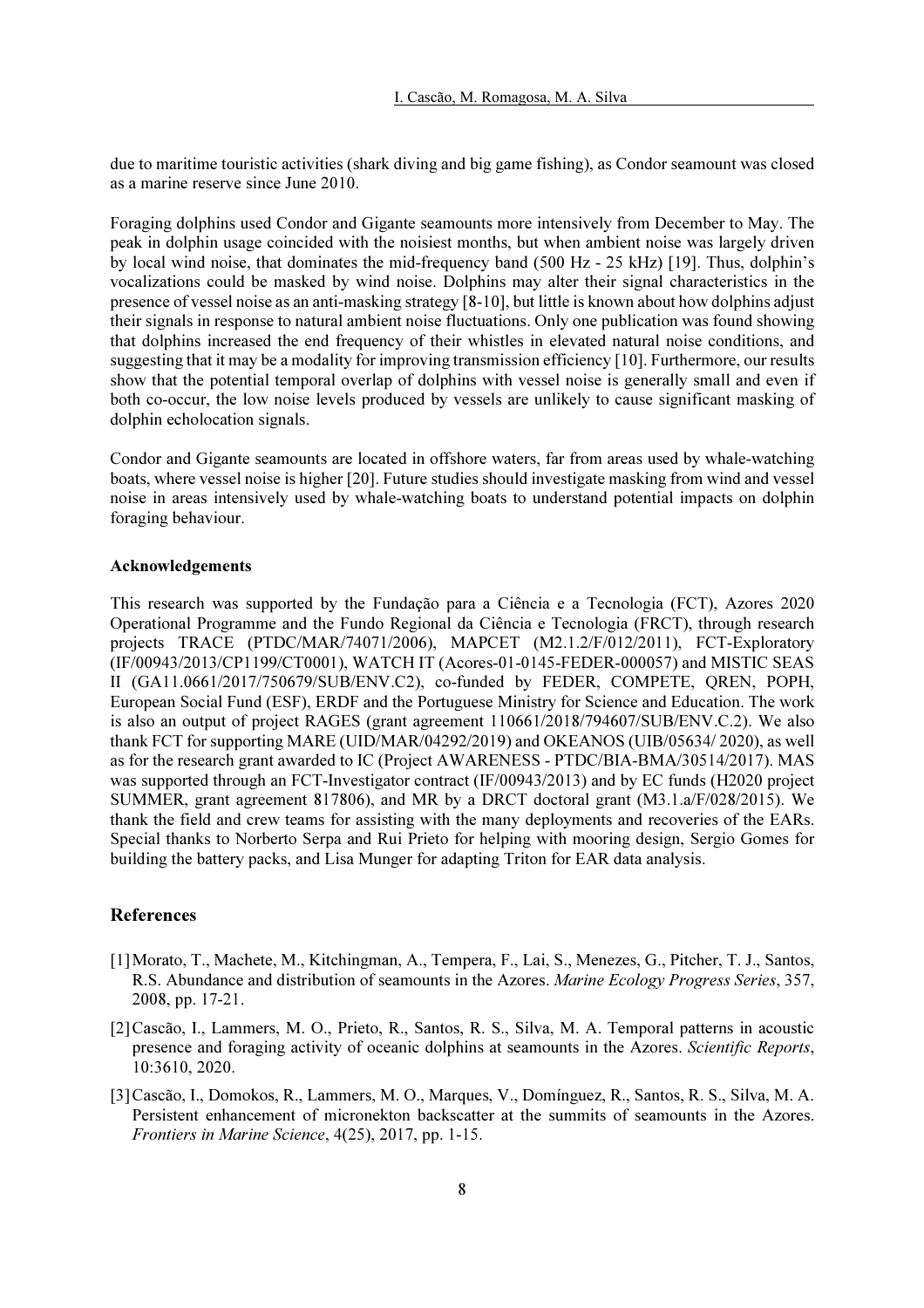- [4]Cascão, I., Domokos, R., Lammers, M.O., Santos, R.S., Silva, M.A. Seamount effects on the diel vertical migration and spatial structure of micronekton. *Progress in Oceanography*, 175, 2019, pp. 1-13.
- [5]Morato, T., Varkey, D. A., Damaso, C., Machete, M., Santos, M., Prieto, R., Santos, R. S., Pitcher, T. J. Evidence of a seamount effect on aggregating visitors. Marine Ecology Progress Series, 257, 2008, pp. 23-32.
- [6]National Research Council. Ocean Noise and Marine Mammals. Washington, DC: The National Academies Press, 2003.
- [7] Erbe, C. Underwater noise of whale-watching boats and potential effects on killer whales (Orcinus orca), based on an acoustic impact model. Marine Mammal Science, 18(2), 2002, pp. 394-418.
- [8]Guerra, M., Dawson, S. M., Brough, T. E., Rayment, W. J. Effects of boats on the surface and acoustic behaviour of an endangered population of bottlenose dolphins. Endangered Species Research, 24, 2014, pp. 221-236.
- [9]Holt, M. M, Noren, D.P, Veirs, V., Emmons, C.K., Veirs, S. Speaking up: Killer whales (Orcinus orca) increase their call amplitude in response to vessel noise. Journal of the Acoustical Society of America, 125, 2009, pp. 27-32.
- [10] Papale, E., Gamba, M., Perez-Gil, M., Martin, V. M., Giacoma, C. Dolphins adjust species-specific frequency parameters to compensate for increasing background noise. PLoS One, 10:e0121711, 2015.
- [11] Erbe, C., Marley, S. A., Schoeman, R. P., Smith, J. N., Trigg, L. E., Embling, C. B. The Effects of Ship Noise on Marine Mammals - A Review. Frontiers in Marine Science, 6:606, 2019.
- [12] Lammers, M. O., Brainard, R. E., Au, W. W. L., Mooney, T. A., Wong, K. B. An ecological acoustic recorder (EAR) for long-term monitoring of biological and anthropogenic sounds on coral reefs and other marine habitats. Journal of the Acoustical Society of America, 123(3), 2008, pp. 1720- 1728.
- [13] Amorim, P., Tempera, F. Portugal (Azores) Report on the compilation of bathymetry information. In Report on Collation of Historic Maps. Bathymetry, Substrate and Habitats (eds. Dulce, M. C. et al.), MeshAtlantic Report, Spanish Institute of Oceanography, 2013, 98 pp.
- [14] Wiggins, S. Autonomous acoustic recording packages (ARPs) for long-term monitoring of whale sounds. Marine Technology Society Journal, 37(2), 2003, pp. 13-22.
- [15] Wiggins, S. M., Hildebrand, J. A. High-frequency acoustic recording package (HARP) for broadband, long-term marine mammal monitoring. In International Symposium on Underwater Technology 2007 and International Workshop on Scientific Use of Submarine Cables and Related Technologies 2007 (IEEE, Tokyo, Japan), 2007, pp. 551-557.
- [16] Merchant, N. D., Fristrup, K. M., Johnson, M. P., Tyack, P. L., Witt, M. J., Blondel, P. Measuring acoustic habitats. Methods in Ecology and Evolution, 6, 2015, pp. 257-265.
- [17] Merchant, N. D., Witt, M. J., Blondel, P., Godley, B. J., Smith, G. H. Assessing sound exposure from shipping in coastal waters using a single hydrophone and Automatic Identification System (AIS) data. Marine Pollution Bulletin, 64, 2012, pp. 1320-1329.
- [18] Romagosa, M., Cascão, I., Merchant, N. D., Lammers, M. O., Giacomello, E., Marques, T. A., Silva, M. A. Underwater Ambient Noise in a Baleen Whale Migratory Habitat Off the Azores. Frontiers in Marine Science, 4:109, 2017.
- [19] Hildebrand, J. A. Anthropogenic and natural sources of ambient noise in the ocean. Marine Ecology Progress Series, 395, 2009, pp. 5-20.